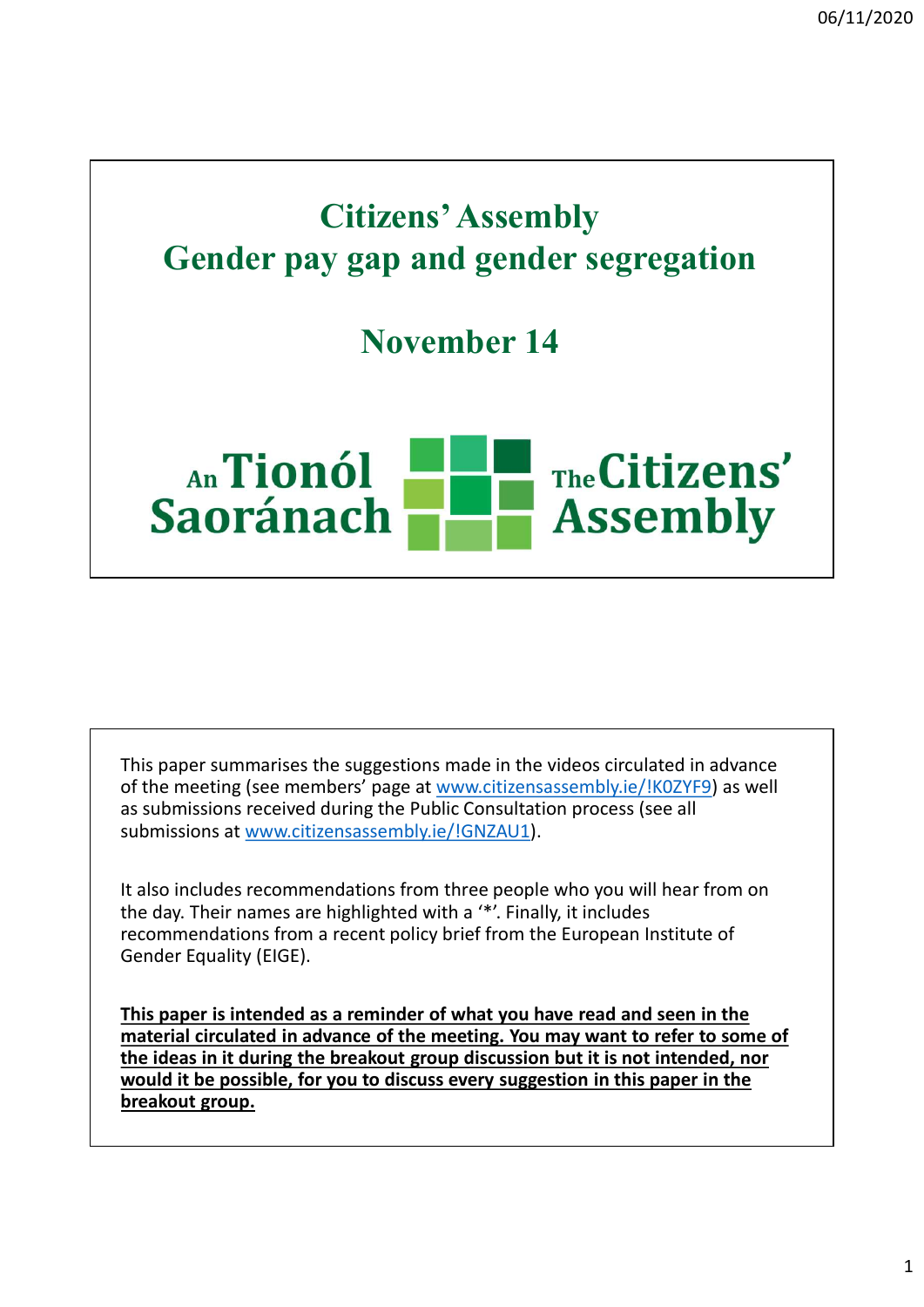| 06/11/2020<br>Pay and working conditions<br>Damian Grimshaw,<br>Increase the National Minimum Wage ( $£10.10$ in 2020) – for example<br>Helen Russell,<br>by aligning it with the estimated Living Wage ( $\epsilon$ 12.30) and/or<br>NWCI, ICTU, EIGE,<br>supporting forthcoming European Commission proposals for a fair<br>Submissions<br>minimum wage.<br>Damian Grimshaw,<br>Targeted measures to combat undervaluation of women's work $-e.g.$<br>Avril Hannifin*,<br>provide bonuses, standardise and formalise occupational duties, set<br>Healthcare<br>wage floors in low-paid sectors which are dominated by women such<br>Assistants,<br>as contract cleaning, healthcare, retail and hospitality.<br><b>Submissions</b><br>Damian Grimshaw,<br>Encourage collective bargaining to improve wages in low-paid sectors.<br>NWCI, ICTU,<br>Legislate to guarantee collective bargaining rights for workers. Ensure<br>Submissions<br>collective bargaining includes women and that agreements are gender<br>proofed.<br>Helen Russell<br>Reduce overall wage inequality.<br>Mariam Bhatti*<br>Regularise legal position of undocumented care workers. |  |  |
|----------------------------------------------------------------------------------------------------------------------------------------------------------------------------------------------------------------------------------------------------------------------------------------------------------------------------------------------------------------------------------------------------------------------------------------------------------------------------------------------------------------------------------------------------------------------------------------------------------------------------------------------------------------------------------------------------------------------------------------------------------------------------------------------------------------------------------------------------------------------------------------------------------------------------------------------------------------------------------------------------------------------------------------------------------------------------------------------------------------------------------------------------------------|--|--|
|                                                                                                                                                                                                                                                                                                                                                                                                                                                                                                                                                                                                                                                                                                                                                                                                                                                                                                                                                                                                                                                                                                                                                                |  |  |
|                                                                                                                                                                                                                                                                                                                                                                                                                                                                                                                                                                                                                                                                                                                                                                                                                                                                                                                                                                                                                                                                                                                                                                |  |  |
|                                                                                                                                                                                                                                                                                                                                                                                                                                                                                                                                                                                                                                                                                                                                                                                                                                                                                                                                                                                                                                                                                                                                                                |  |  |
|                                                                                                                                                                                                                                                                                                                                                                                                                                                                                                                                                                                                                                                                                                                                                                                                                                                                                                                                                                                                                                                                                                                                                                |  |  |
|                                                                                                                                                                                                                                                                                                                                                                                                                                                                                                                                                                                                                                                                                                                                                                                                                                                                                                                                                                                                                                                                                                                                                                |  |  |
|                                                                                                                                                                                                                                                                                                                                                                                                                                                                                                                                                                                                                                                                                                                                                                                                                                                                                                                                                                                                                                                                                                                                                                |  |  |
|                                                                                                                                                                                                                                                                                                                                                                                                                                                                                                                                                                                                                                                                                                                                                                                                                                                                                                                                                                                                                                                                                                                                                                |  |  |

| Pay and working conditions                                                                                                                         |                    |
|----------------------------------------------------------------------------------------------------------------------------------------------------|--------------------|
| Improve working conditions, for example more regular hours, better<br>contracts, etc, in low-paid sectors that are traditionally female dominated. | <b>Submissions</b> |
| Steadily improve public sector pay, limit macroeconomic austerity that cuts<br>public sector pay.                                                  | Damian<br>Grimshaw |
| <b>Discrimination</b>                                                                                                                              |                    |
| Reduce stigma around women's health in the workplace by, for example,                                                                              | Submissions        |
| providing a statutory recognition of menopausal symptoms as a medical                                                                              |                    |
| condition and providing sanitary products for free in all workplaces.                                                                              |                    |
| Increase and improve response of employers to sexual harassment, with                                                                              | <b>Submissions</b> |
| significant sanctions attached. Ratify the ILO Convention 190 on the                                                                               |                    |
| elimination of gender-based violence and harassment at work.                                                                                       |                    |
| Expand and strengthen legislation, for example on employment equality                                                                              | Submissions        |
| and women's health and welfare in the workplace.                                                                                                   |                    |
| Address informal organisational cultures that can exclude certain cohorts.                                                                         | Helen              |
|                                                                                                                                                    | Russell, SFA       |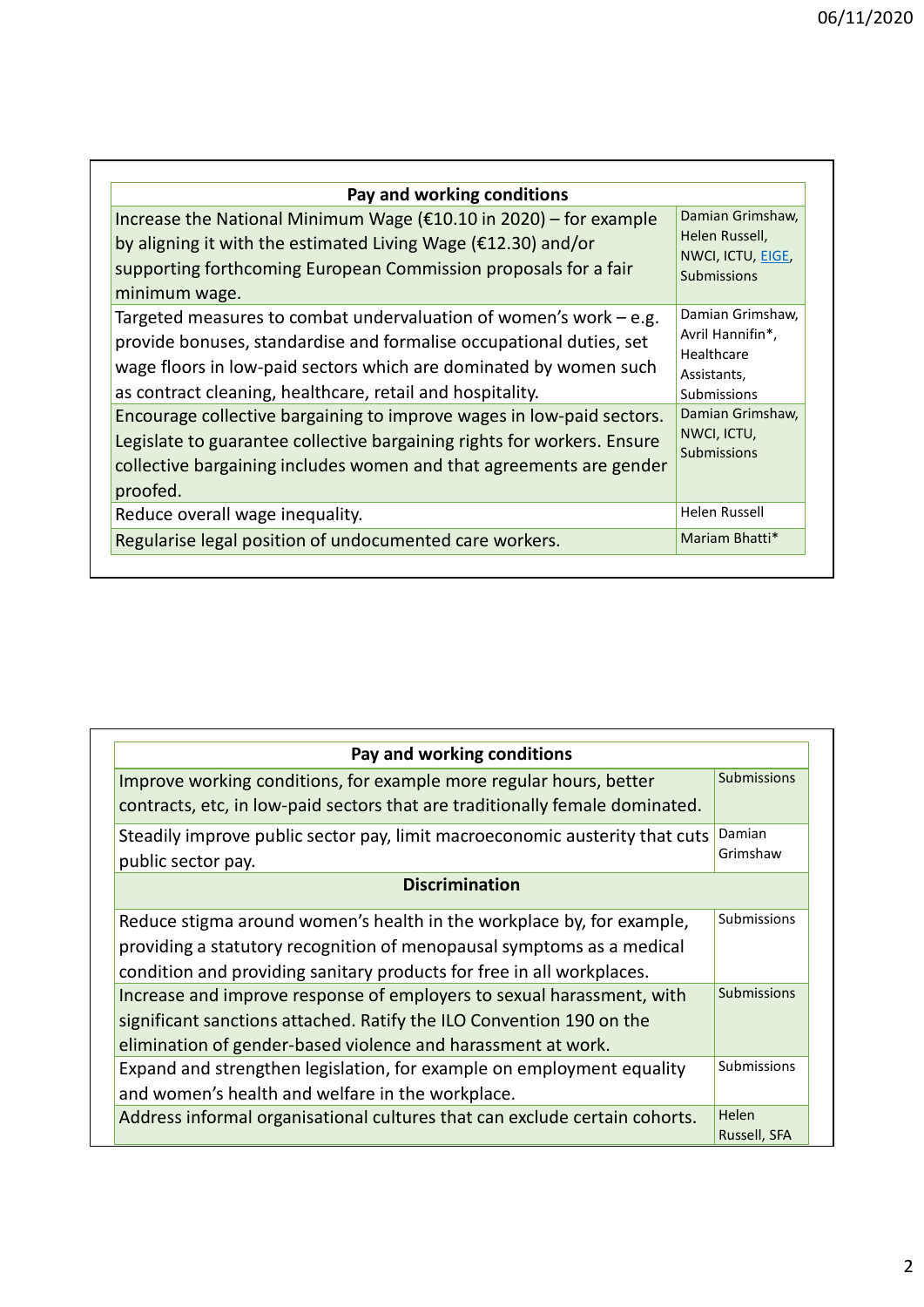|                                                                                                                                                                             | 06/11/2020 |
|-----------------------------------------------------------------------------------------------------------------------------------------------------------------------------|------------|
|                                                                                                                                                                             |            |
| <b>Discrimination</b>                                                                                                                                                       |            |
| <b>Submissions</b><br>Develop policies, at National or employer level, to assist employment                                                                                 |            |
| equality and workplace inclusion for minority groups - for example                                                                                                          |            |
| Traveller and Roma women and trans people.                                                                                                                                  |            |
| Submissions<br>Include gender identity, expression and sex characteristics in the nine<br>grounds of discrimination prohibited in the Equality Acts.                        |            |
| Suzy Byrne*<br>Provide supports for working people with disabilities including payment or                                                                                   |            |
| tax allowance for additional costs, further assistance in the workplace.                                                                                                    |            |
| Review sick leave schemes to ensure people with a disability are not                                                                                                        |            |
| disadvantaged.                                                                                                                                                              |            |
| <b>Education</b>                                                                                                                                                            |            |
| Ibec, SFA,<br>Tackle stereotypes through interventions in the education system,<br>Submissions.                                                                             |            |
|                                                                                                                                                                             |            |
| including gender neutral access to subjects in school and teacher training.<br><b>EIGE</b><br>Ibec,<br>Review educational curriculum and classroom materials with a view to |            |

| <b>Caring and Work</b>                                                                                                                                                                                                                                                        |                                                                                                                            |
|-------------------------------------------------------------------------------------------------------------------------------------------------------------------------------------------------------------------------------------------------------------------------------|----------------------------------------------------------------------------------------------------------------------------|
| Improve access and affordability of childcare, including for parents who<br>work non-standard hours or days. Provide universal childcare through<br>public funding. Subsidise childcare for low-paid workers and vulnerable<br>groups. Ensure children's care is prioritised. | Damian Grimshaw,<br>Helen Russell, NWCI,<br>Ibec, ICTU, Avril<br>Hannifin*, Mariam<br>Bhatti*, Submissions,<br><b>EIGE</b> |
| Improve paid parental leave schemes by, for example, extending paid<br>parental leave. Allow parents flexibility in who takes leave while<br>earmarking part of the parental leave for fathers.                                                                               | Ibec, ICTU, Helen<br>Russell, Submissions,<br><b>EIGE</b>                                                                  |
| Support people to return to the workforce following a break due to<br>caring duties.                                                                                                                                                                                          | <b>Ibec</b>                                                                                                                |
| Create formal Governmental responses to care and work, for example a<br>cross-Departmental response, including stakeholder consultation, or<br>establishing a Joint Labour Committee in the childcare sector                                                                  | Helen Russell, Ibec                                                                                                        |
| Encourage take-up of flexible working and parental leave options by<br>men.                                                                                                                                                                                                   | Helen Russell                                                                                                              |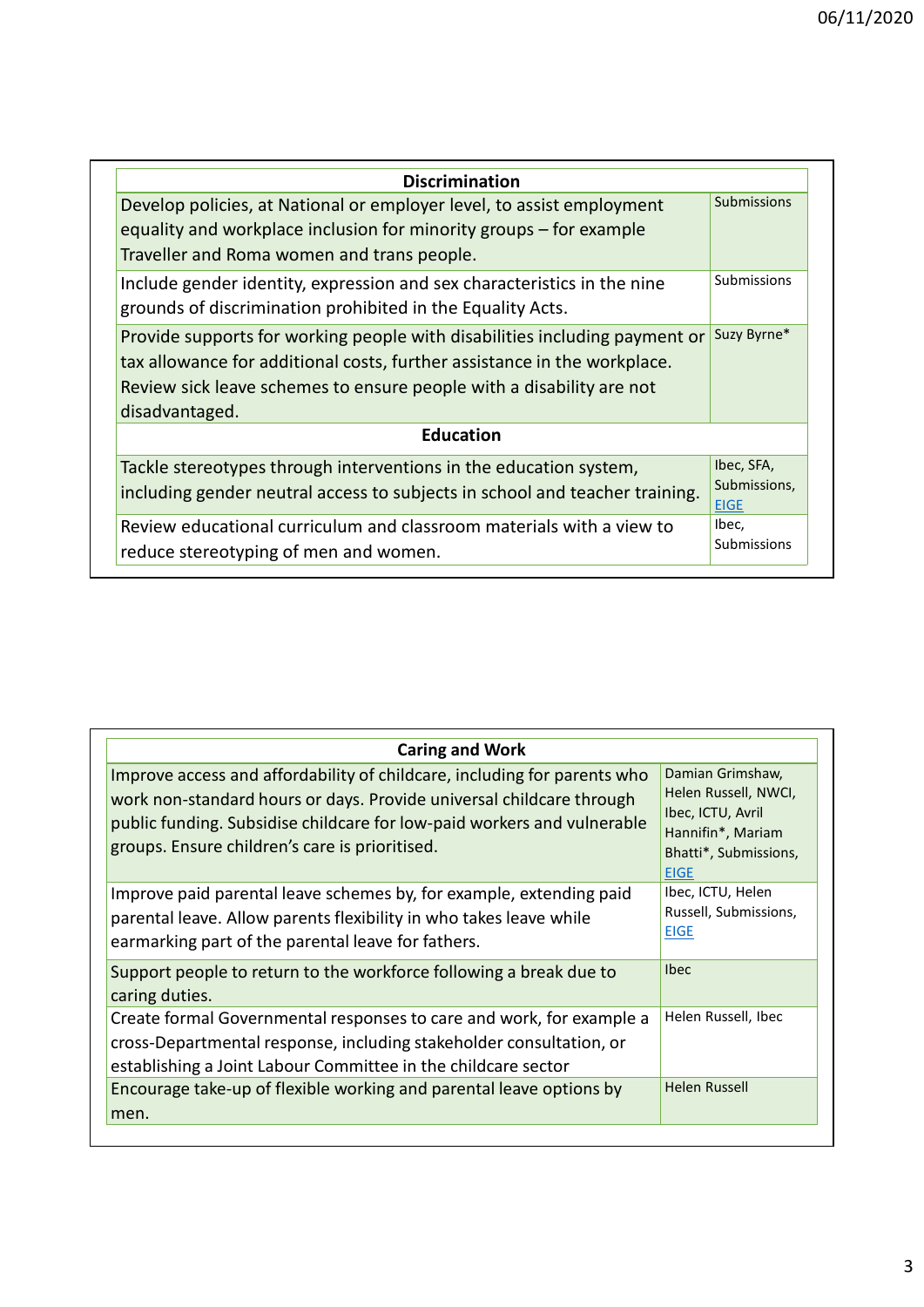| <b>Caring and Work</b>                                                                                                                                                                                                                                                                                                                                                                                                           |
|----------------------------------------------------------------------------------------------------------------------------------------------------------------------------------------------------------------------------------------------------------------------------------------------------------------------------------------------------------------------------------------------------------------------------------|
| Submissions<br>Provide entitlement for breastfeeding in the workplace.                                                                                                                                                                                                                                                                                                                                                           |
| Improve family-friendly policies in male-dominated sectors.<br>Submissions                                                                                                                                                                                                                                                                                                                                                       |
| <b>Working conditions, including flexibility</b>                                                                                                                                                                                                                                                                                                                                                                                 |
| NWCI, ICTU,<br>Make flexible working $-$ including part-time work and job sharing $-$ the<br>Helen Russell,<br>norm for both men and women, including those in higher positions. Allow<br>Avril<br>flexible arrangements to be employee-led rather than employer led.<br>Hannifin*,<br>Transpose the Work-Life Balance Directive to give workers a legislative<br>Submissions<br>right to request flexible working arrangements. |
| NWCI,<br>Reduce working hours for all workers by, for example, introducing a four<br>Submissions<br>day week to allow a better work-life balance for all.                                                                                                                                                                                                                                                                        |
| Submissions<br>Introduce legislation on the right to disconnect.                                                                                                                                                                                                                                                                                                                                                                 |
| <b>Submissions</b><br>Move towards output-based pay instead of per hour pay.                                                                                                                                                                                                                                                                                                                                                     |
|                                                                                                                                                                                                                                                                                                                                                                                                                                  |

| Measurement, research and transparency                                                                                                                                                                                           |                                                                                        |  |  |  |
|----------------------------------------------------------------------------------------------------------------------------------------------------------------------------------------------------------------------------------|----------------------------------------------------------------------------------------|--|--|--|
| Promote and implement pay transparency in all organisations. Pass the<br>Gender Pay Gap Information Bill 2019.                                                                                                                   | Damian Grimshaw,<br>Helen Russell, NWCI,<br>Ibec, ICTU,<br>Submissions,<br><b>EIGE</b> |  |  |  |
| Further research to understand the reasons for gender segregation<br>across occupations                                                                                                                                          | <b>Submissions</b>                                                                     |  |  |  |
| Monitor gender equality in the workplace, including progression and<br>promotion of employees across gender, with gender targets embedded<br>in performance indicators                                                           | Submissions                                                                            |  |  |  |
| Recruitment, promotion and public awareness                                                                                                                                                                                      |                                                                                        |  |  |  |
| Introduce formal recruitment and promotion processes like gender<br>blind assessment of job applications or gender balanced shortlists for<br>interviews. Introduce equality policies and formal benchmarking of the<br>pay gap. | Helen Russell,<br><b>Submissions</b>                                                   |  |  |  |